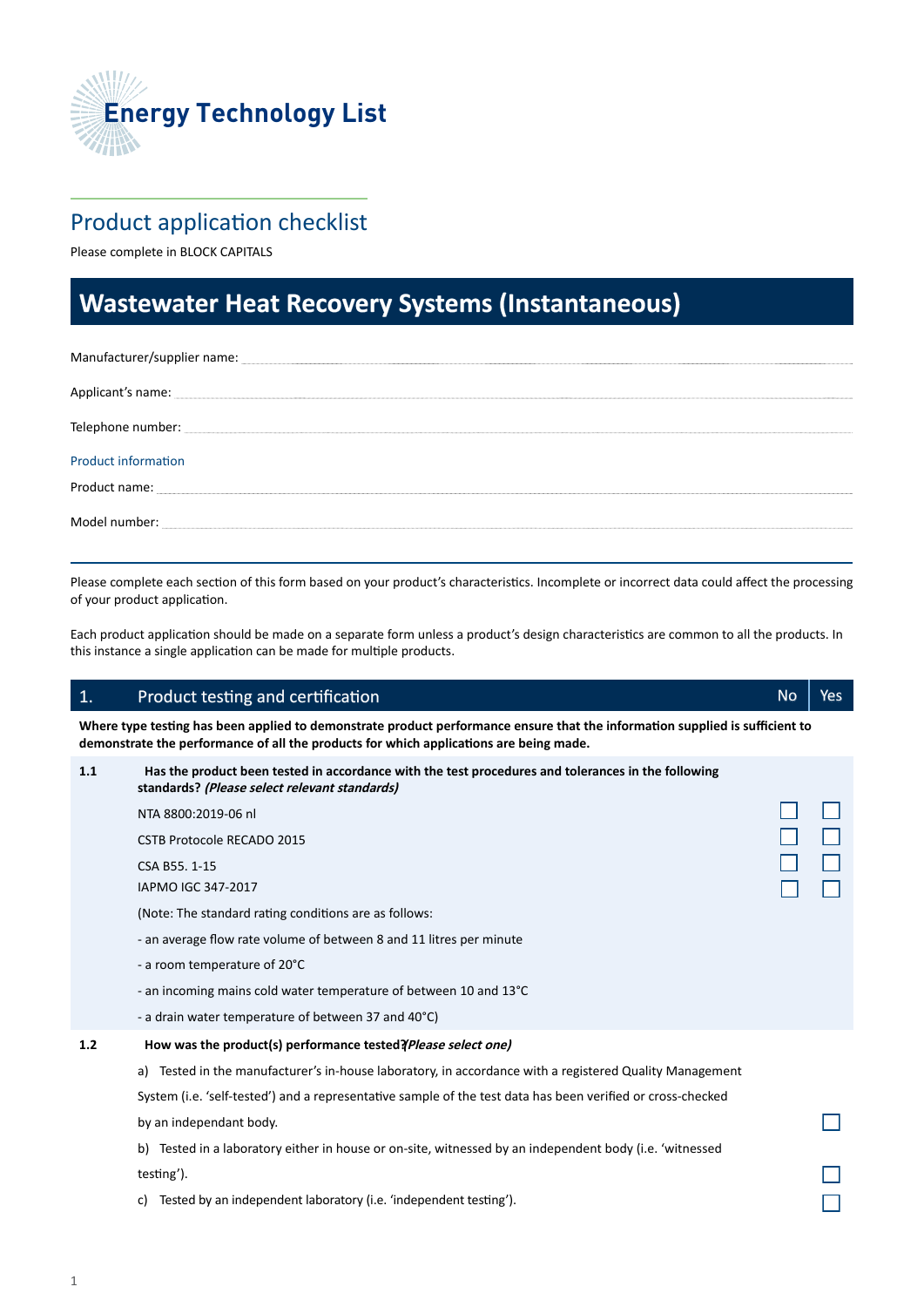Further information regarding these routes can be found in Guidance Note 5 on the ETL product testing framework.

| 1.3 | Where product testing has been witnessed by an independent witness, what was the name of the witness? (Please<br>include contact details).                                                                     |
|-----|----------------------------------------------------------------------------------------------------------------------------------------------------------------------------------------------------------------|
| 1.4 | Where product testing has been carried out by an independent accredited laboratory:<br>What is the name of the independent accredited laboratory?<br>a)<br>b)<br>What is the laboratory's registration number? |
| 1.5 | Where product testing was done in-house and verified by an independent body, please provide details of the independent<br>body. (Please include contact details).                                              |

| 2.  | <b>Product type (Please tick one)</b>                                                                                                                                                                                                                                                                                                                             | <b>No</b> | <b>Yes</b> |
|-----|-------------------------------------------------------------------------------------------------------------------------------------------------------------------------------------------------------------------------------------------------------------------------------------------------------------------------------------------------------------------|-----------|------------|
| 2.1 | What is the category of the product you are applying for? (tick one)                                                                                                                                                                                                                                                                                              |           |            |
|     | a) Standalone horizontal systems: consisting of a single instantaneous heat exchanger installed horizontally<br>underneath the wastewater stream.                                                                                                                                                                                                                 |           |            |
|     | b) Standalone vertical systems: consisting of a single instantaneous heat exchanger installed vertically,<br>connected to one or more wastewater streams.                                                                                                                                                                                                         |           |            |
|     | c) Plant room systems: consisting of a single instantaneous heat exchanger, normally located in a plant room<br>connected to multiple wastewater streams.                                                                                                                                                                                                         |           |            |
|     |                                                                                                                                                                                                                                                                                                                                                                   |           |            |
| 3.  | <b>Product performance</b>                                                                                                                                                                                                                                                                                                                                        | <b>No</b> | Yes        |
| 3.1 | Is the product designed to recover heat from shower and bath drains, by means of an instantaneous heat<br>exchanger for simultaneous hot water pre-heating?                                                                                                                                                                                                       |           |            |
| 3.2 | For standalone systems, is the pre-heat run (the pipework running between the heat exchanger and the<br>farthest point of use) no greater than 3 metres?                                                                                                                                                                                                          |           |            |
| 3.3 | Do the maintain conditions comply with ACOP L8: 2013 "Approved Code of Practice and Guidance -<br>Legionnaire's disease. The control of legionella bacteria in water systems"?                                                                                                                                                                                    |           |            |
| 3.4 | Does the product comply with the requirements of the Water Supply (Water Fittings) Regulations 1999, the<br>Water Byelaws 2000 Scotland and Water Regulations in Northern Ireland (for example, by inclusion in the<br>Water Regulations Advisory Scheme's Water Fittings and Materials Directory or by manufacturer/supplier<br>declaration)?                    |           |            |
| 3.5 | Is the product designed to prevent backflow through the use of twin wall construction and venting - this<br>can be demonstrated by compliance with BS EN 1717:2000 "Protection against pollution of potable water in<br>water installations and general requirements of devices to prevent pollution by backflow" or other equivalent<br>international standards? |           |            |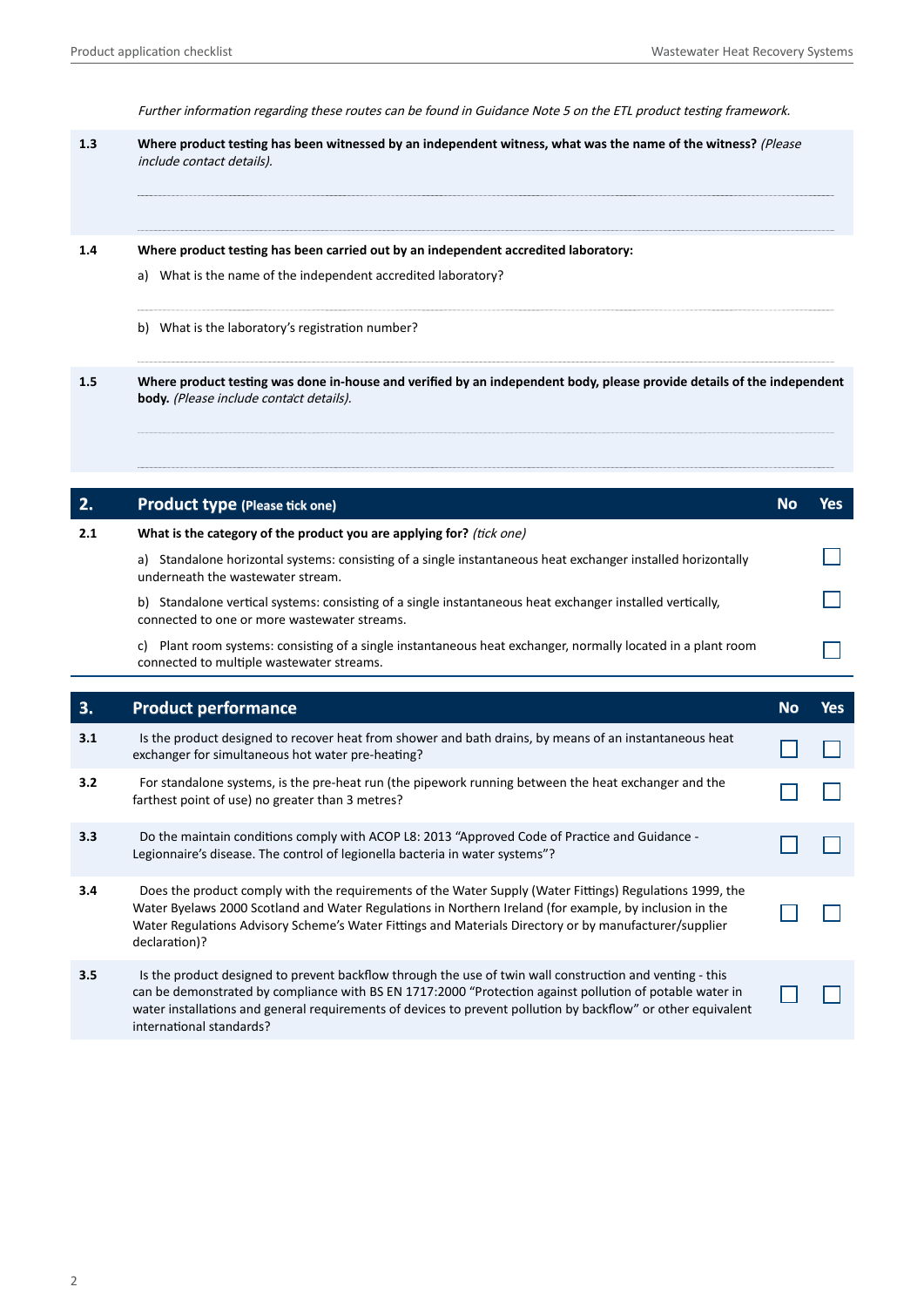$\Box$   $\Box$ 

 $\Box$ 

 $\Box$  $\Box$ 

**3.6** If the system is made from copper, is it designed and manufactured in compliance with one of the following or other equivalent international standards:

a) BS EN 1057:2006+A1:2010 "Copper and copper alloys. Seamless, round copper tubes for water and gas in sanitary and heating applications (for copper tubes and fittings)"

b) ASTM B88 - 16 "Standard Specification for Seamless Copper Water Tube" and ASTM B306 - 13 "Standard Specification for Copper Draining Tube (DWV)".

c) Other

**3.7** Does the performance of the product meet the relevant performance thresholds set out in Table 1 below?

Table 1 **Performance thresholds for wastewater heat recovery systems** 

| <b>Product Category</b>       | <b>Heat Recovery Score</b> |
|-------------------------------|----------------------------|
| Standalone horizontal systems | $\geq 0.25$                |
| Standalone vertical systems   | $\geq 0.35$                |
| Plant room systems            | $\geq 0.40$                |

"≥" means "greater than or equal to"

Where: Heat Recovery Score= Heat recovery efficiency (%) x Utilisation factor

Please refer to "ETL Technology Specification\_WWHRS" for further guidance on the performance thresholds and calculations required.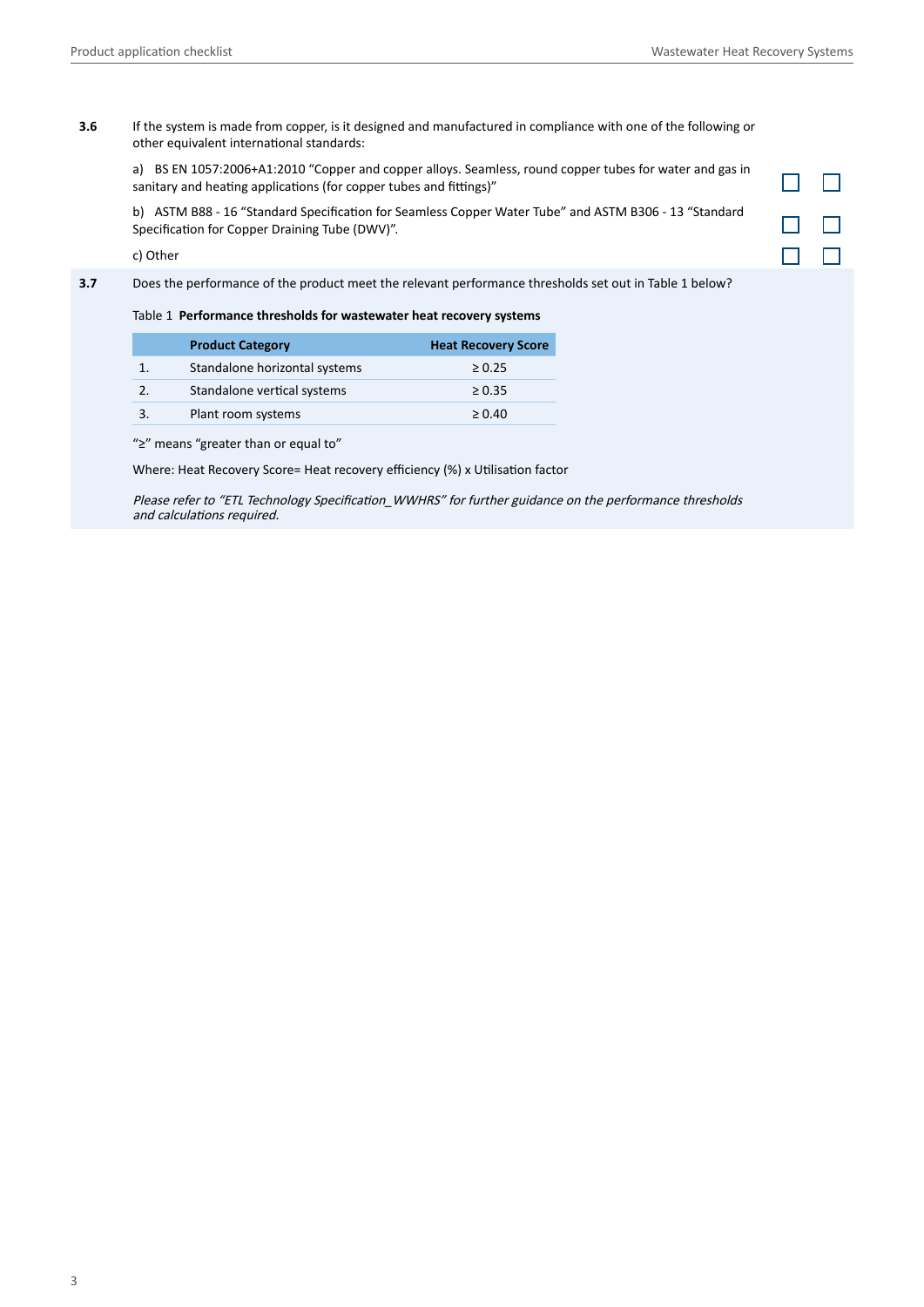| 4.                                                                                                                                                                                                                                                                                                                                                                                         |                                                                                                                                                                                                                                                                                                                                                                                                                                      |      | <b>Summary of documents to be included</b>                                                                                                                                                                                                                                                                                                                                                           | <b>No</b> | Yes |
|--------------------------------------------------------------------------------------------------------------------------------------------------------------------------------------------------------------------------------------------------------------------------------------------------------------------------------------------------------------------------------------------|--------------------------------------------------------------------------------------------------------------------------------------------------------------------------------------------------------------------------------------------------------------------------------------------------------------------------------------------------------------------------------------------------------------------------------------|------|------------------------------------------------------------------------------------------------------------------------------------------------------------------------------------------------------------------------------------------------------------------------------------------------------------------------------------------------------------------------------------------------------|-----------|-----|
|                                                                                                                                                                                                                                                                                                                                                                                            |                                                                                                                                                                                                                                                                                                                                                                                                                                      |      | Please send ONE copy of each of the following documents:                                                                                                                                                                                                                                                                                                                                             |           |     |
|                                                                                                                                                                                                                                                                                                                                                                                            |                                                                                                                                                                                                                                                                                                                                                                                                                                      |      | If the relevant information in support of the questions above is contained within a larger document, please indicate the location of the<br>relevant information. Note that all documentation submitted must directly refer to the model numbers for which you are making this<br>application. Documentation should be added to your online application at https://www.gov.uk/energy-technology-list |           |     |
|                                                                                                                                                                                                                                                                                                                                                                                            | a.                                                                                                                                                                                                                                                                                                                                                                                                                                   |      | A technical sales brochure or leaflet for the product clearly summarising:                                                                                                                                                                                                                                                                                                                           |           |     |
|                                                                                                                                                                                                                                                                                                                                                                                            |                                                                                                                                                                                                                                                                                                                                                                                                                                      | i)   | The key features of the product (ideally including photographs of the product's exterior).                                                                                                                                                                                                                                                                                                           |           |     |
|                                                                                                                                                                                                                                                                                                                                                                                            |                                                                                                                                                                                                                                                                                                                                                                                                                                      | ii)  | The product's operation (i.e. in-built functionality) and intended applications (i.e. usage).                                                                                                                                                                                                                                                                                                        |           |     |
|                                                                                                                                                                                                                                                                                                                                                                                            |                                                                                                                                                                                                                                                                                                                                                                                                                                      |      | iii) Any product selection options (including optional extras, alternative configurations etc.).                                                                                                                                                                                                                                                                                                     |           |     |
|                                                                                                                                                                                                                                                                                                                                                                                            | This documentation should contain sufficient detail to enable the assessor to confirm that the proposed<br>entry on the Energy Technology Product List (ETPL) is correct, and uniquely represents a single product<br>of fixed design. If the model names contain any 'wildcards' in respect of cosmetic variations please email<br>ETLquestions@carbontrust.com to check that this is permitted before submitting your application. |      |                                                                                                                                                                                                                                                                                                                                                                                                      |           |     |
|                                                                                                                                                                                                                                                                                                                                                                                            | b.                                                                                                                                                                                                                                                                                                                                                                                                                                   |      | A technical specification for the product, including:                                                                                                                                                                                                                                                                                                                                                |           |     |
|                                                                                                                                                                                                                                                                                                                                                                                            |                                                                                                                                                                                                                                                                                                                                                                                                                                      | i)   | Details of the model numbers covered (including individual features of each model).                                                                                                                                                                                                                                                                                                                  |           |     |
|                                                                                                                                                                                                                                                                                                                                                                                            |                                                                                                                                                                                                                                                                                                                                                                                                                                      | ii)  | The product's design ratings (electrical, mechanical, thermal, flow rates, energy use etc.).                                                                                                                                                                                                                                                                                                         |           |     |
|                                                                                                                                                                                                                                                                                                                                                                                            |                                                                                                                                                                                                                                                                                                                                                                                                                                      |      | iii) A description of how to install the product including connection/wiring diagrams. Where the product<br>must be assembled, configured and/or commissioned on site before use, please include instructions.                                                                                                                                                                                       |           |     |
| This documentation should contain sufficient detail to enable the assessor to confirm that each product<br>entry on the Energy Technology Product List (ETPL) has the design features specified in the eligibility criteria<br>for that category of product. Please indicate on the checklist where information on specific design feature<br>information is located in the documentation. |                                                                                                                                                                                                                                                                                                                                                                                                                                      |      |                                                                                                                                                                                                                                                                                                                                                                                                      |           |     |
|                                                                                                                                                                                                                                                                                                                                                                                            | C)                                                                                                                                                                                                                                                                                                                                                                                                                                   |      | Evidence that the products meet the performance criteria, including:                                                                                                                                                                                                                                                                                                                                 |           |     |
|                                                                                                                                                                                                                                                                                                                                                                                            |                                                                                                                                                                                                                                                                                                                                                                                                                                      | i)   | Test reports showing product performance at the standard rating/test conditions.                                                                                                                                                                                                                                                                                                                     |           |     |
|                                                                                                                                                                                                                                                                                                                                                                                            |                                                                                                                                                                                                                                                                                                                                                                                                                                      | ii)  | Details of the test procedures/standards used to determine product performance.                                                                                                                                                                                                                                                                                                                      |           |     |
|                                                                                                                                                                                                                                                                                                                                                                                            |                                                                                                                                                                                                                                                                                                                                                                                                                                      |      | iii) A declaration certifying the accuracy of the test reports and confirming that:                                                                                                                                                                                                                                                                                                                  |           |     |
|                                                                                                                                                                                                                                                                                                                                                                                            |                                                                                                                                                                                                                                                                                                                                                                                                                                      |      | The test facilities complied with the minimum specifications outlined in the test standard, and<br>$\bullet$<br>the required test conditions where applied during testing.                                                                                                                                                                                                                           |           |     |
|                                                                                                                                                                                                                                                                                                                                                                                            |                                                                                                                                                                                                                                                                                                                                                                                                                                      |      | All measurement equipment used in testing was calibrated by an accredited laboratory, or its<br>٠<br>calibration is otherwise traceable back to national standards.                                                                                                                                                                                                                                  |           |     |
|                                                                                                                                                                                                                                                                                                                                                                                            |                                                                                                                                                                                                                                                                                                                                                                                                                                      |      | Appropriate quality assurance procedures have been used to verify or cross-check the accuracy<br>and repeatability of the test procedures and test results.                                                                                                                                                                                                                                          |           |     |
|                                                                                                                                                                                                                                                                                                                                                                                            |                                                                                                                                                                                                                                                                                                                                                                                                                                      |      | iv) Where the test reports have not been prepared by an independent body, evidence that the accuracy of<br>product performance data has been independently verified or cross-checked by an independent body.                                                                                                                                                                                         |           |     |
|                                                                                                                                                                                                                                                                                                                                                                                            |                                                                                                                                                                                                                                                                                                                                                                                                                                      |      | Please refer to "ETL Guidance Note 5: Energy Technology List (ETL) Product Testing Framework" for further<br>guidance on the submission of test results, and minimum information requirements.                                                                                                                                                                                                       |           |     |
|                                                                                                                                                                                                                                                                                                                                                                                            | d)                                                                                                                                                                                                                                                                                                                                                                                                                                   |      | A Declaration of Conformity with Directives on product safety, including:                                                                                                                                                                                                                                                                                                                            |           |     |
|                                                                                                                                                                                                                                                                                                                                                                                            |                                                                                                                                                                                                                                                                                                                                                                                                                                      | i)   | Maintain conditions that comply with ACOP L8: 2013                                                                                                                                                                                                                                                                                                                                                   |           |     |
|                                                                                                                                                                                                                                                                                                                                                                                            |                                                                                                                                                                                                                                                                                                                                                                                                                                      | ii)  | Comply with the requirements of the Water Supply (Water Fittings) Regulations 1999, the Water<br>Byelaws 2000 Scotland and the Water Regulations in Northern Ireland                                                                                                                                                                                                                                 |           |     |
|                                                                                                                                                                                                                                                                                                                                                                                            |                                                                                                                                                                                                                                                                                                                                                                                                                                      | iii) | Be designed to prevent backflow through the use of twin wall construction and venting - this can<br>be demonstrated by compliance with BS EN 1717:2000 or other equivalent international standards.                                                                                                                                                                                                  |           |     |
|                                                                                                                                                                                                                                                                                                                                                                                            | e)                                                                                                                                                                                                                                                                                                                                                                                                                                   |      | Evidence that a quality assurance system/procedures is/are in place to:                                                                                                                                                                                                                                                                                                                              |           |     |
|                                                                                                                                                                                                                                                                                                                                                                                            |                                                                                                                                                                                                                                                                                                                                                                                                                                      | i)   | Control the specification, design, manufacturing and testing of the products.                                                                                                                                                                                                                                                                                                                        |           |     |
|                                                                                                                                                                                                                                                                                                                                                                                            |                                                                                                                                                                                                                                                                                                                                                                                                                                      |      | f) Signed application checklist                                                                                                                                                                                                                                                                                                                                                                      |           |     |

Please note that all product documentation provided must be written in, or translated into, English.